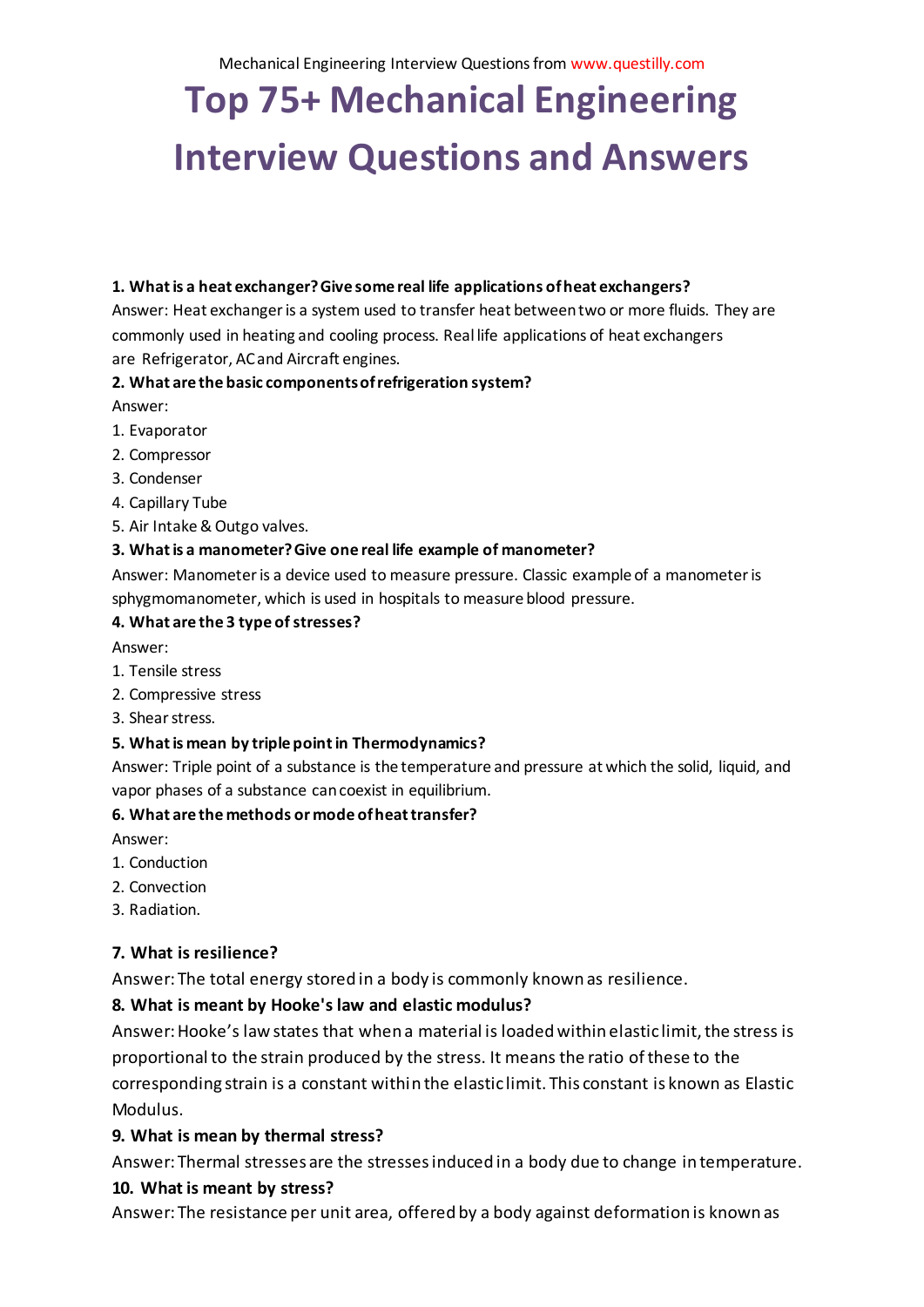stress. The stress is given by σ = P**÷**A where P = External force and A = Cross-sectional area.

## **11. What is mean by strain?**

Answer: The ratio of change of dimension of the body to the original dimension is known as strain.

# **Interview Questions Based on Engineering Physics**

## **12. What is simple harmonic motion?**

Answer: Any motion which repeats itself at regular intervals according to a sinusoidal law is called as harmonic motion.

## **13. What is mean by oscillation?**

Answer: In general, an oscillation is a periodic fluctuation in the value of physical quantity above and below equilibrium value.

## **14. What is damping in physics?**

Answer: The phenomenon of decay in the amplitude of oscillation is known as damping.

# **15. What are the 4 types of ultrasonic waves?**

Answer:

1. Transverse ultrasonic waves or shear waves,

2. Longitudinal or compressional ultrasonic waves

3. Surface or Rayleigh waves, lamb or plates waves.

## **16. What is piezoelectric effect?**

Answer: If a piezoelectric material is subjected to pressure or squeezing or twisting, the electric charges are developed in the other two faces of the crystal. This phenomenon is called as piezoelectric effect.

# **17. Give some industrial application of ultrasonic waves?**

Answer:

1. Ultrasonic welding which is used to weld parts in aerospace and automobile industry.

- 2. Ultrasonic waves are used in SONAR (Sound Navigation And Ranging) to navigate, communicate or to detect objects under the surface of water.
- 3. Ultrasonic waves are used in food industry for sealing milk and juice containers.

4. Ultrasonic waves are using in NDT (Non-destructive testing) for flaw detection of specimens.

# **Interview Questions Based on Engineering Chemistry**

# **18. What is meant by priming and foaming?**

Answer: Formation of wet steam by rapid boiling of the water at the heating surface is called as priming. And the formation of stable bubbles above the surface of water inside the boiler tubes is called as foaming.

# **19. Define desalination?**

Answer: The process of removal of dissolved salts (mostly NaCl) from water is called as desalination or desalting.

# **20. What is meant by polymerization?**

Answer: Polymerization is the change or transition of low molecular weight constituents to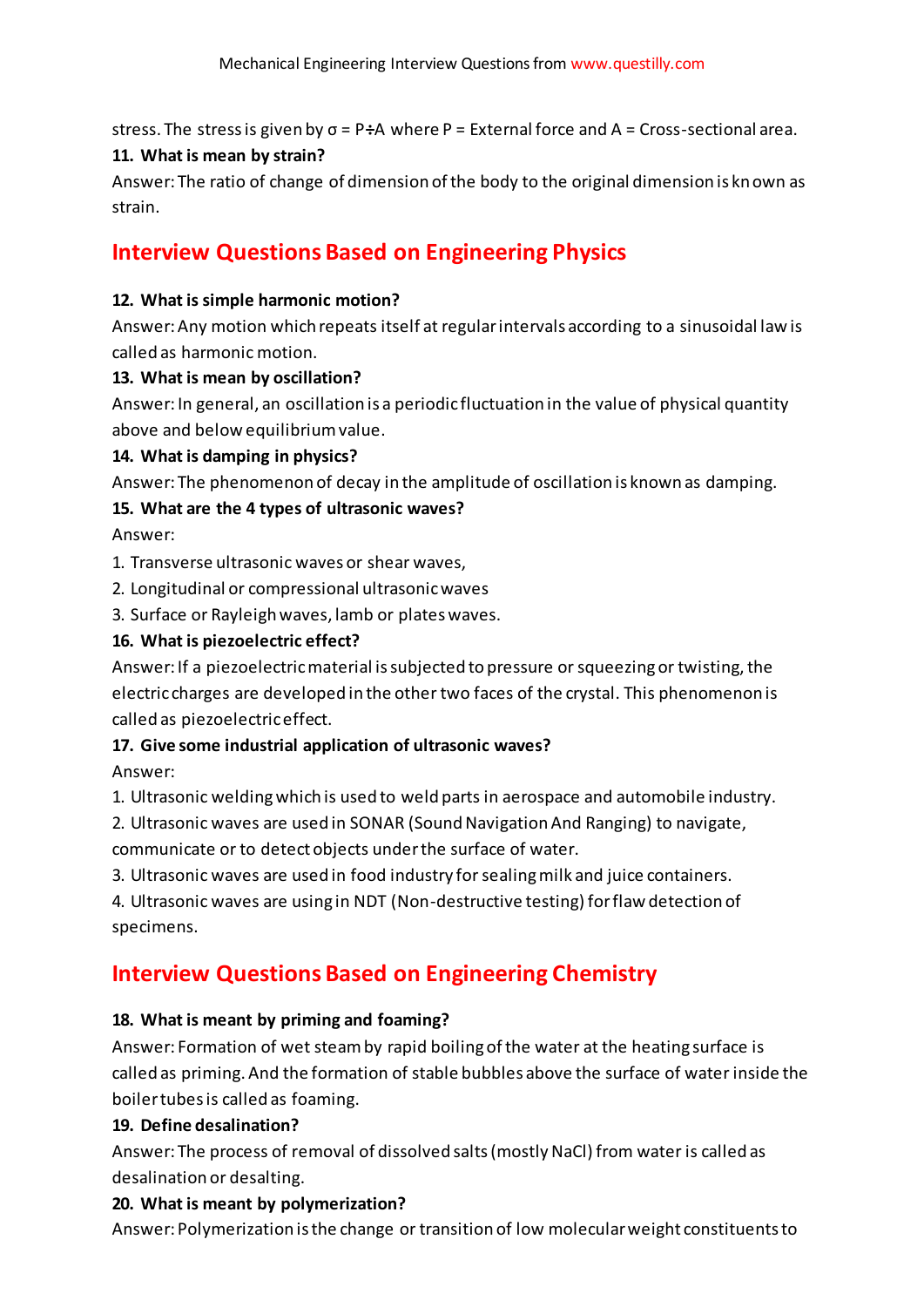high molecular weight constituents. In simple, it is the process of making polymers from monomers.

# **21. What is first law of electrolysis or first law of Faraday's electrolysis?**

Answer: The amount of a substance deposited or dissolved as a result of passage of an electric current is proportional to the quantity of electricity passed.

# **22. What is meant by degreasing?**

Answer: The process of removing any oil, grease or fatty substances from the surface of any metallic body is called as degreasing.

# **23. What are the organic solvents used for degreasing process?**

Answer: Acetone, Toluene, Xylene, Naphtha, Trichloro ethylene, tetra-chloro ethylene.

# **Interview Questions Based on Engineering Thermodynamics**

# **24. What is meant by isothermal process?**

Answer: The process in which the temperature of the system remains constant is called as isothermal process.

# **25. Explain zeroth law of thermodynamics?**

Answer: The zeroth law of thermodynamics states that if two systems, A and B, are in thermal equilibrium with a third system, C, Then A and B are in thermal equilibrium with each other. In other words, system in same temperature are in thermal equilibrium. If A=C and B=C, Then A=B.

# **26. Explain law of conservation of energy?**

Answer: Law states that "energy can neither be created nor destroyed, but it can be transformed from one form to another"

# **27. What is meant by entropy?**

Answer: Entropy is the measure of randomness or disorderness of the system.

# **28. What are thermo plastics?**

Answer: Thermoplastics are the materials which melts when heated and hardens when cooled. They retain their plastic properties even after heating. Examples: polyethylene, polystyrene.

# **Interview Questions Based on Fluid Mechanics**

# **29. What is meant by viscosity?**

Answer: Viscosity is defined as the property of a fluid which offers resistance to the movement of one layer of the fluid over another adjacent layer of the fluid.

# **29. Define buoyancy?**

Answer: When a body is immersed in a fluid, an upward force is exerted by the fluid on the body. This upward force is equal to the weight of the fluid displaced by the body and is called as buoyancy.

# **30. What is meant by notch in fluid mechanics?**

Answer: A notch is a device used for measuring the rate of flow of a liquid through a small channel or a tank.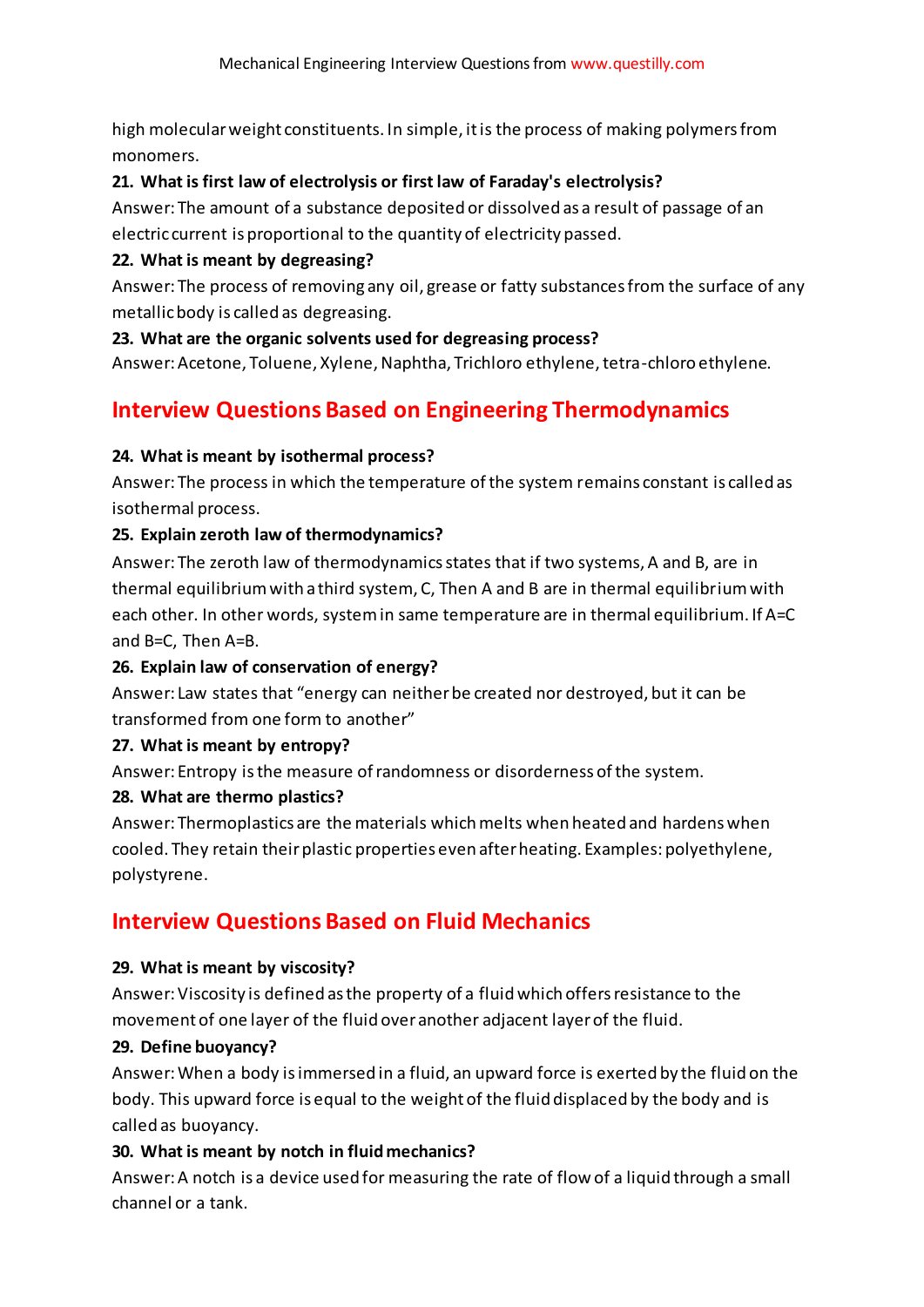## **31. What are the five classifications of fluids?**

Answer:

- 1. Ideal fluid
- 2. Real fluid
- 3. Newtonian fluid
- 4. Non-Newtonian fluid
- 5. Ideal plastic fluid

**Ideal fluid:** A fluid, which is in-compressible and is having no viscosity is known as an ideal fluid.

**Real fluid:** A fluid, which possesses viscosity is known as real fluids.

**Newtonian fluid:** A real fluid, which the shear stress is directly proportional to the rate of shear strain is known as a Newtonian fluid.

**Non-newtonian fluid:** A real fluid, in which the shear stress is not proportional to the rate of shear strain is known as non-newtonian fluid.

**Ideal plastic fluid:**A fluid, in which shear stress is more than the yield value and shear stress is proportional to the rate of shear strain is known as ideal plastic fluid.

# **32. What is meant by capillarity?**

Answer: Capillarity is defined as a phenomenon of rise or fall of a liquid surface in a small tube relative to the adjacent general level of liquid when the tube is held vertically in the liquid.

# **33. Define pascal's law?**

Answer: It states that the pressure or intensity of pressure at a point in a static fluid is equal in all directions.

# **34. What is meant by specific volume of a fluid and how do we find that?**

Answer: Specific volume of a fluid is defined as the volume of a fluid occupied by a unit mass or volume per unit mass of a fluid is called as specific volume. Its found by dividing volume of a fluid by its mass. Moreover specific volume is the reciprocal of mass density. Specific volume = Volume of fluid **÷** Mass of fluid.

# **35. What is meant specific gravity of a fluid?**

Answer: Specific gravity is defined as the ratio of the weight density of a fluid to the weight density of a standard fluid. Standard fluid for fluids is taken as water and air is taken as standard fluid for gases.

# **36. Define surface tension?**

Answer: Surface tension is defined as the tensile force acting on the surface of a liquid in contact with a gas.

# **37. Which device is used for measuring the rate of flow of fluids through pipes?** Answer: Venturimeter.

# **38. What is the use of Pitot-Tube?**

Answer: It is a device used for measuring the velocity of flow at any point in a pipe or a channel.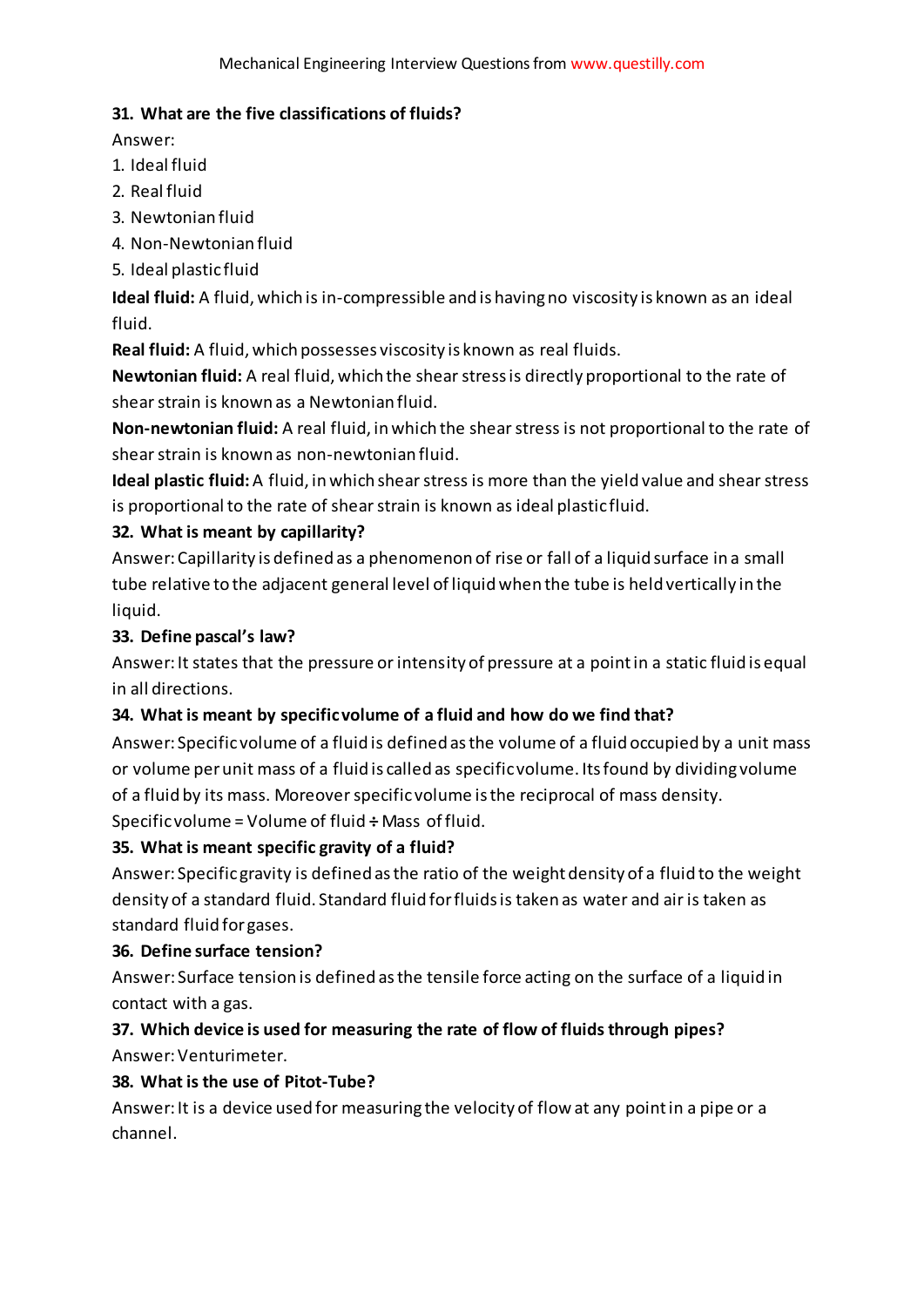# **Interview Questions Based on Manufacturing Technology**

#### **39. What are the major steps involved in manufacturing a product?**

Answer:

- 1. Product design
- 2. Material selection
- 3. Process planning
- 4. Product development
- 5. Inventory control
- 6. Quality assurance and marketing.

# **40. What is the reason behind giving heat treatment to forged parts?**

Answer:

- 1. To relive internal stresses set up during working and cooling.
- 2. To normalize the internal structure of the metal.
- 3. To improve machinability.
- 4. To improve hardness, strength and other mechanical properties.

# **41. What are the common industrial methods of repairing and salvaging a defective casting?**

Answer: Once we identify the defects of castings, we will adopt reparing methods such as cold welding, hot welding, liquid metal welding, metal spraying depending on the casting. Defects in the casting are repaired with the help of appropriate sealing agents.

## **42. What you meant by ductility?**

Answer: It is the measure of the amount of plastic deformation a material can undergo under tensile forces without fracture and brittleness is the property opposite of ductility.

# **43. Why do we add alloys into metals in manufacturing process?**

Answer: Usually alloys are added to metals when we need additional properties such as strength, ductility, toughness or corrosion resistance. Alloys are also added to improve the abrasion resistance, machinability, electrical and magnetic properties of the metals.

#### **44. What is thermit welding and give some industrial application?**

Answer: In thermit welding, two pieces are joined together by the heat provided by a chemical reaction. The heating is provided by a mixture of aluminium and iron oxide. Molten iron which is obtained from the chemical reaction will join the two pieces.

#### **Applications:**

- 1. For joining rail tracks
- 2. For joining large end to end water pipes
- 3. For welding propeller shafts etc.

# **Interview Questions Based on Heat and Mass Transfer**

#### **45. What is meant by distillation?**

Answer: The method separating components in a liquid mixture by the distribution of substance between a gas and a liquid phase is known as distillation.

# **46. What is meant by humidification?**

Answer: Transfer of a liquid to a gas phase containing one or more components by contacting dry gas with pure liquid is known as humidification.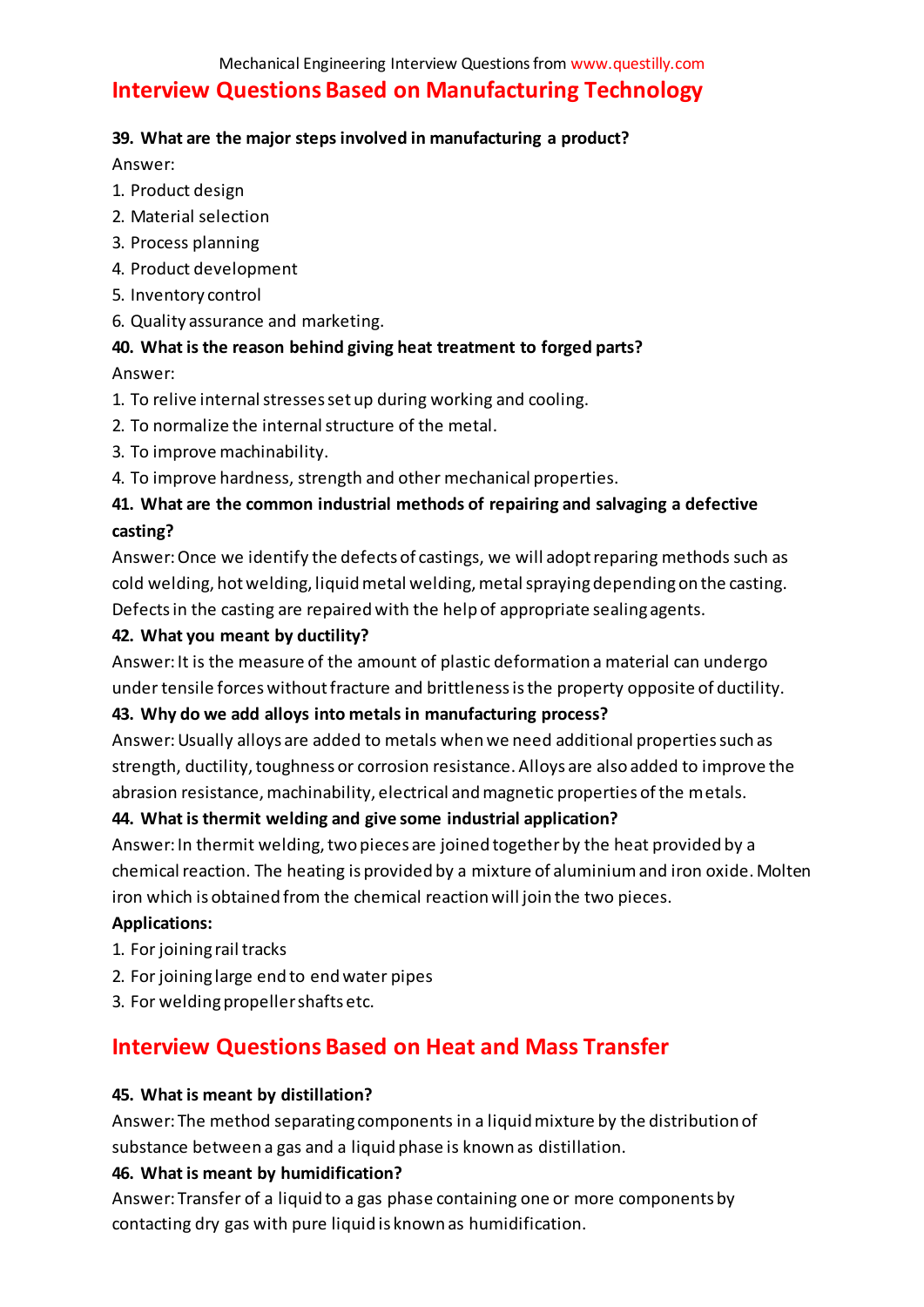## **47. What is transit energy?**

Answer: Energy possessed by a system which can cross its boundary is called transit energy. Heat and work are transit energy.

## **48. What is heat flux?**

Answer: The heat flux is the amount of heat transfer per unit area and per unit time.

# **Interview Questions Based on Dynamics of Machinery**

#### **49. What is the difference between displacement ans velocity?**

Answer: Displacement of a body is its change of position with reference to a certain fixed point. But velocity is the state of change of displacement of a body with respect to time. Moreover, displacement is a vector quantity.

# **50. What is the difference between linear velocity and angular velocity?**

Answer: Linear velocity is the rate of change of velocity of a body along a straight line with respect to time. But angular velocity is the rate of change of angular position of a body with respect to time.

## **51. What are the basic parts of a reciprocating machine?**

Answer: Connecting rod, cylinder, piston, crank-shaft, counter weights, flange, and snout.

## **52. What are the major components of typical automotive diesel engine?**

Answer:

- 1. Fuel injector
- 2. Air intake manifold
- 3. Glow plug
- 4. Vacuum pump
- 5. Pump drive belt
- 6. Diesel injection pump
- 7. Clutch housing,
- 8. Fuel filter
- 9. Swirl combustion chamber
- 10. Timing belt
- 11. Vibration damper
- 12. Oil pump
- 13. Motor mount
- 14. Oil pan.

#### **53. What are the basic components of a pneumatic system?**

Answer:

- 1. Air intake valve
- 2. Filter
- 3. Compressor
- 4. Air cooler
- 5. Electric motor
- 6. Storage reservoir
- 7. Pressure switch
- 8. Control valves.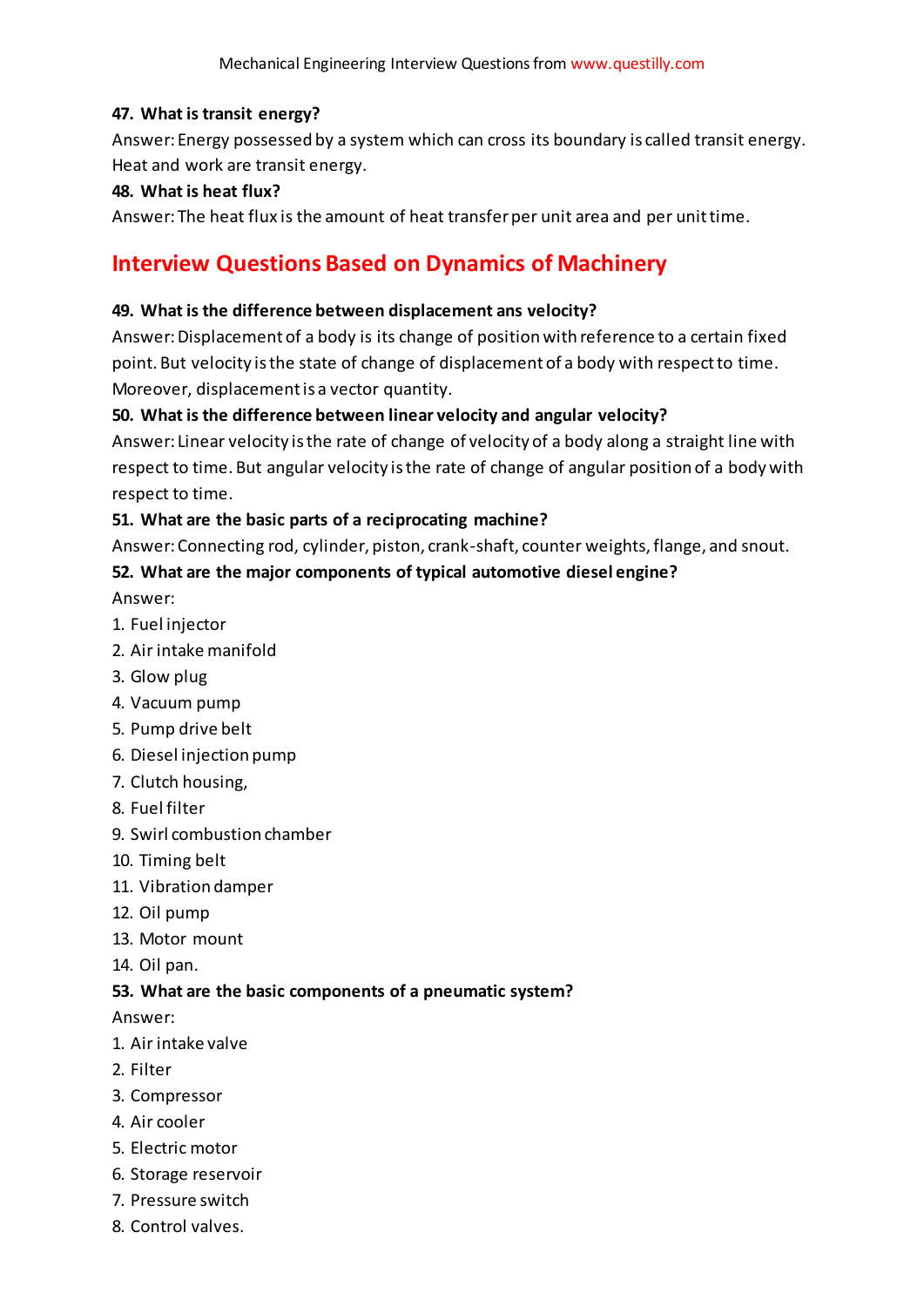## **54. What is meant by torque?**

Answer: the term torque is used to define a rotary force. And is simply the product of the force and the effective radius.

# **Interview Questions Based on Quality Management**

#### **55. What is meant by Deming cycle in quality?**

Deming cycle is one of the popular QC tool, which is a general problem solving process adopted by many firms for continuous improvement of their product or service quality. It is also called as PDCA cycle which means Plan-Do-Check-Action.

**Plan:** When a problem is detected in design, manufacture or development, it is analysed, processed and developing a solution is done in planning stage.

**Do:** In this stage, the developed solution is implemented as a experiment or test.

**Check:** The implemented solution is observed and evaluated. If the problem still exist, more modifications are done until satisfactory achievement of the target.

**Action:** Once a perfect solution is developed to solve the problem, It is implemented in real action.

# **56. What are the basic steps involved in operations management?** Answer:

**Step 1:** Identification of the customer's needs and translation of them into a statement of explicit forecast.

**Step 2:** Analysis of forecast and integration of facility for a statement of resource plans.

**Step 3:** Execution of resource plans by the suppliers either internal or external and generation of the inputs.

**Step 4:** Movements of inputs into the conversion facility, which produces the output either physical or intangible.

**Step 5:** Delivering the goods or services to the customers up to their satisfaction with distribution facility.

# **Interview Questions Based on Theory Of Machines**

# **57. What is mean by addendum and dedendum?**

Answer:

**Addendum:** The height of the tooth above the pitch circle is called as addendum.

**Dedendum:** The depth of the tooth below the pitch circle is called as dedendum.

**Pitch circle:** The circumference of a gear measured at the point of contact with the mating gear.

**58. What are the type of gears in common use? Give some examples?**

Answer:

**Parallel Axis Gears**

Spur gear Helical gear

Herringbone gear

Internal gear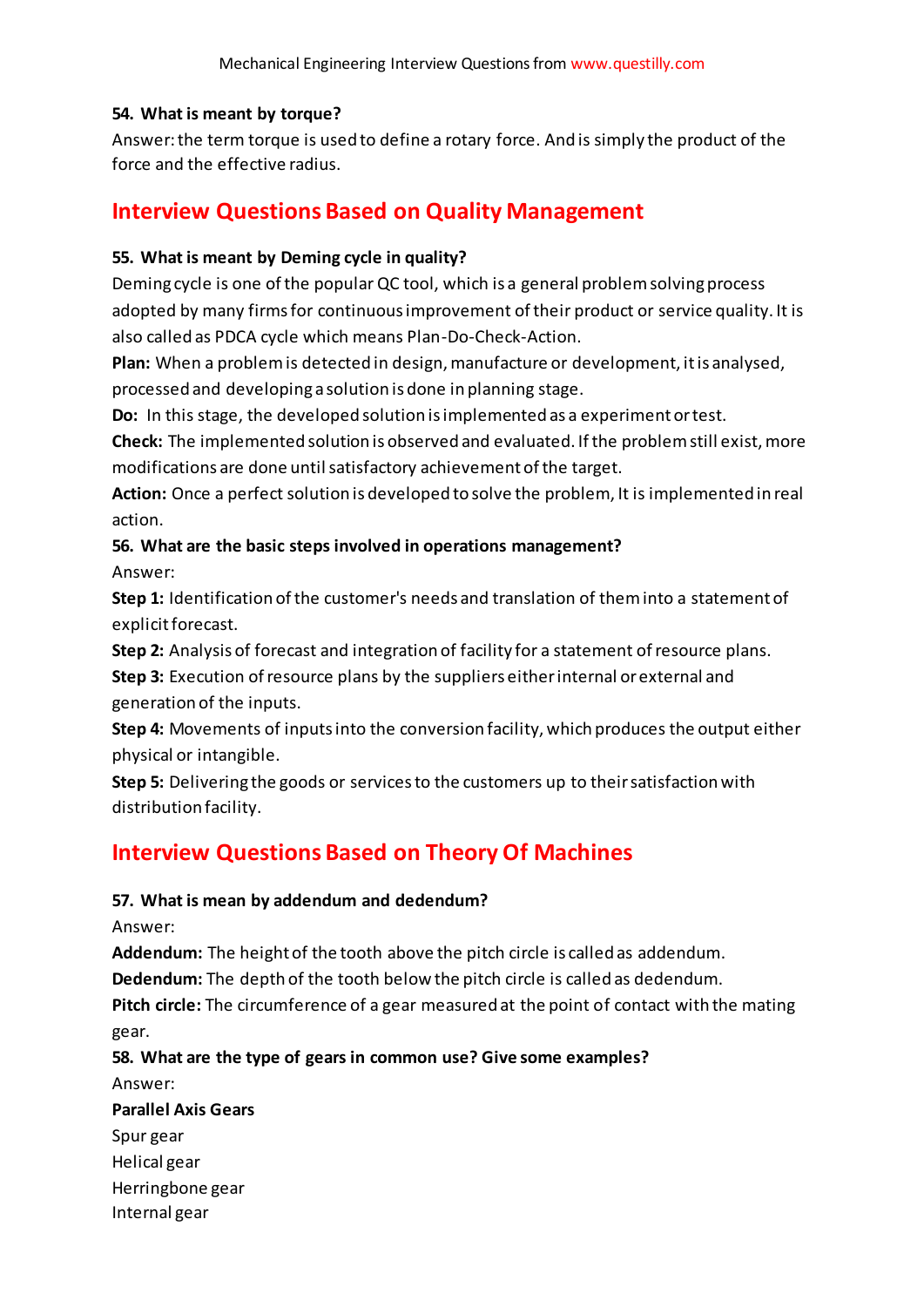#### **Intersecting Axis Gears**

Bevel gear

Face gear

#### **Non intersecting and Non Parallel Axis Gear**

Worm gear

Crossed helical gear

#### Hypoid gear

Spiroid gear

#### **59. What are the common gear manufacturing methods used in industries?**

Answer:

- 1. Broaching
- 2. Grinding
- 3. Hobbing
- 4. Honing
- 5. Lapping
- 6. Milling
- 7. Shaping
- 8. Shaving
- 9. Skiving

## **60. What is meant by Scuffing?**

Answer: Scuffing is defines as the localized damage occurred between sliding surfaces. It may occur in any sliding and rolling contact were the oil film is not thick thick enough to separate the surfaces. The symptoms of scuffing are microscopically rough, matte, and torn surfaces.

#### **61. What is meant by amplitude?**

Answer: It is the maximum displacement of a body from its mean position.

#### **62. What is meant by periodic time?**

Answer: It is the time taken for one complete revolution of the particle.

#### **63. What is meant by frequency?**

Answer: It is the number of cycles per second and is the reciprocal of periodic time.

#### **64. What is meant by Hammer blow?**

Answer: The maximum magnitude of the unbalanced force along the perpendicular to the line of stroke is known as hammer blow.

#### **65. What is meant by forced vibration?**

Answer: When the body vibrates under the influence of external force, then the body is said to be under forced vibration.

#### **66. What is meant by damped vibration?**

Answer: When there is a reduction in the amplitude over every cycle of vibration, the motion is said to damped vibration.

#### **67. What is meant by Critical or Whirling speed?**

Answer: The speed at which the shaft runs so that the additional defection of the shaft from the axis of rotation becomes infinite, is known as critical or whirling speed.